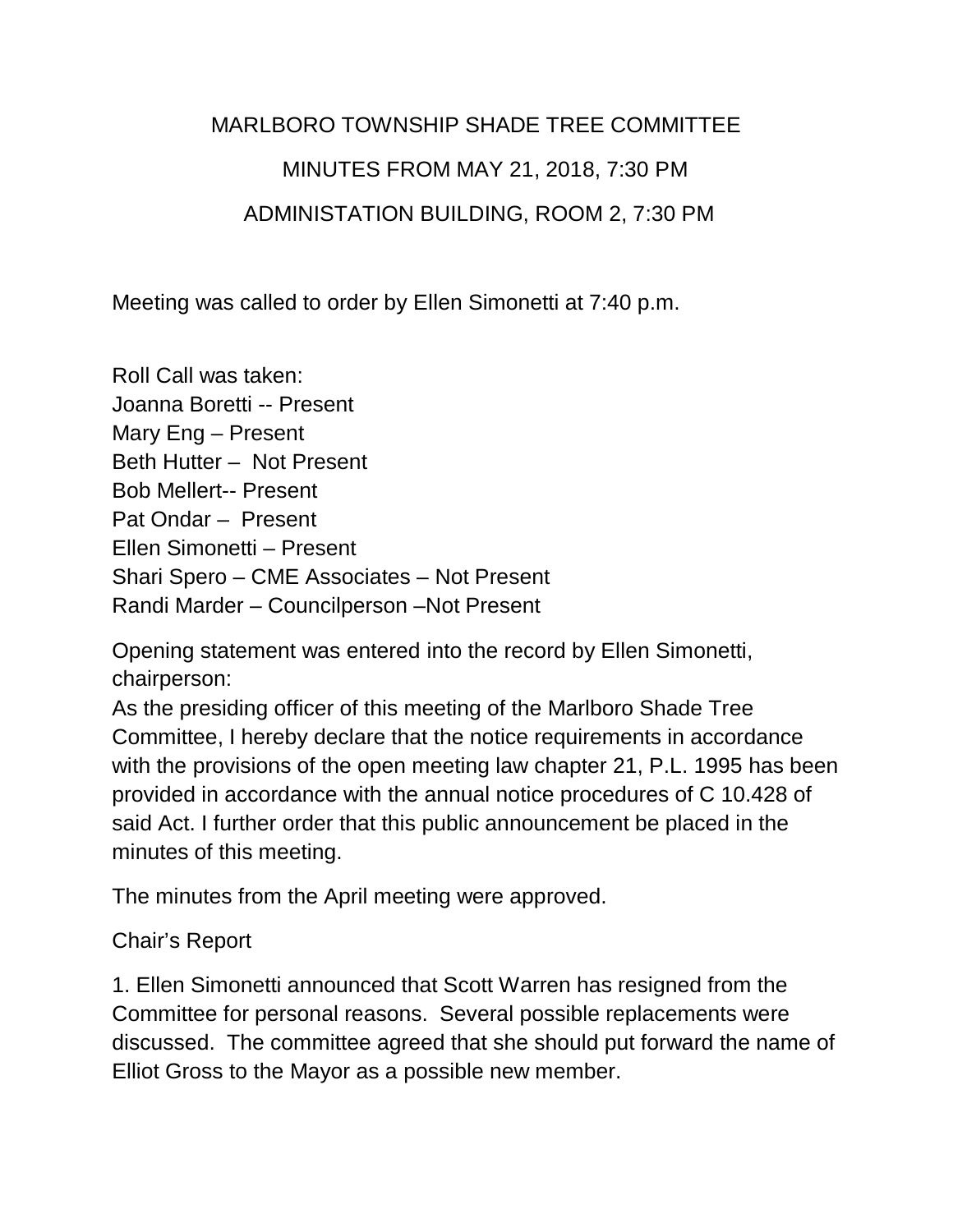2. Bob Mellert, Ellen Simonetti and Elliot Gross represented the Committee in the Memorial Day parade on May 20.

3. Twelve trees were planted in the field adjacent to the Community Garden during the Arbor Day ceremony on April 28. Jeffrey Weiss, the former Committee chair, stood in for the Mayor and read the proclamation.

4. Ellen Simonetti and Bob Mellert completed the Core training program for Shade Tree Committee members at Rutgers Gardens on May 5.

## Open Items

1. Marlboro Beautification Day has been postponed to a fall dated not yet determined. As a result, the pollinator garden and front display garden at the Marlboro Community Garden, which has relied on help from volunteer organizations on that day, will be soliciting assistance from the Boy Scouts.

2. A plaque has been designed for the white pine tree (*Pinus stobus*) that had been germinated in space. When the plaque is ready, a small dedication ceremony will take place at its location adjacent to the 9-11 Memorial Garden.

3. Shari Spero has completed her survey of the Ash tree population in Marlboro Township. She has also prepared a map indicating where these trees are located. A letter is being prepared to mail to all homeowners who have Ash trees on their property. Johanna Boretti will contact Shari for clarification on some items in the draft copy.

4. Ellen Simonetti suggested that the Committee needs a better form of identification at township events. A table runner with "Shade Tree Committee" is one option; using the Tree City Flag is another. Further discussion will take place at the next meeting.

5. Collier School has again volunteered to help the Committee if there is a suitable project for them to undertake. One suggestion was the construction of additional benches for the Marlboro Community Garden. More discussion on this item will take place next week